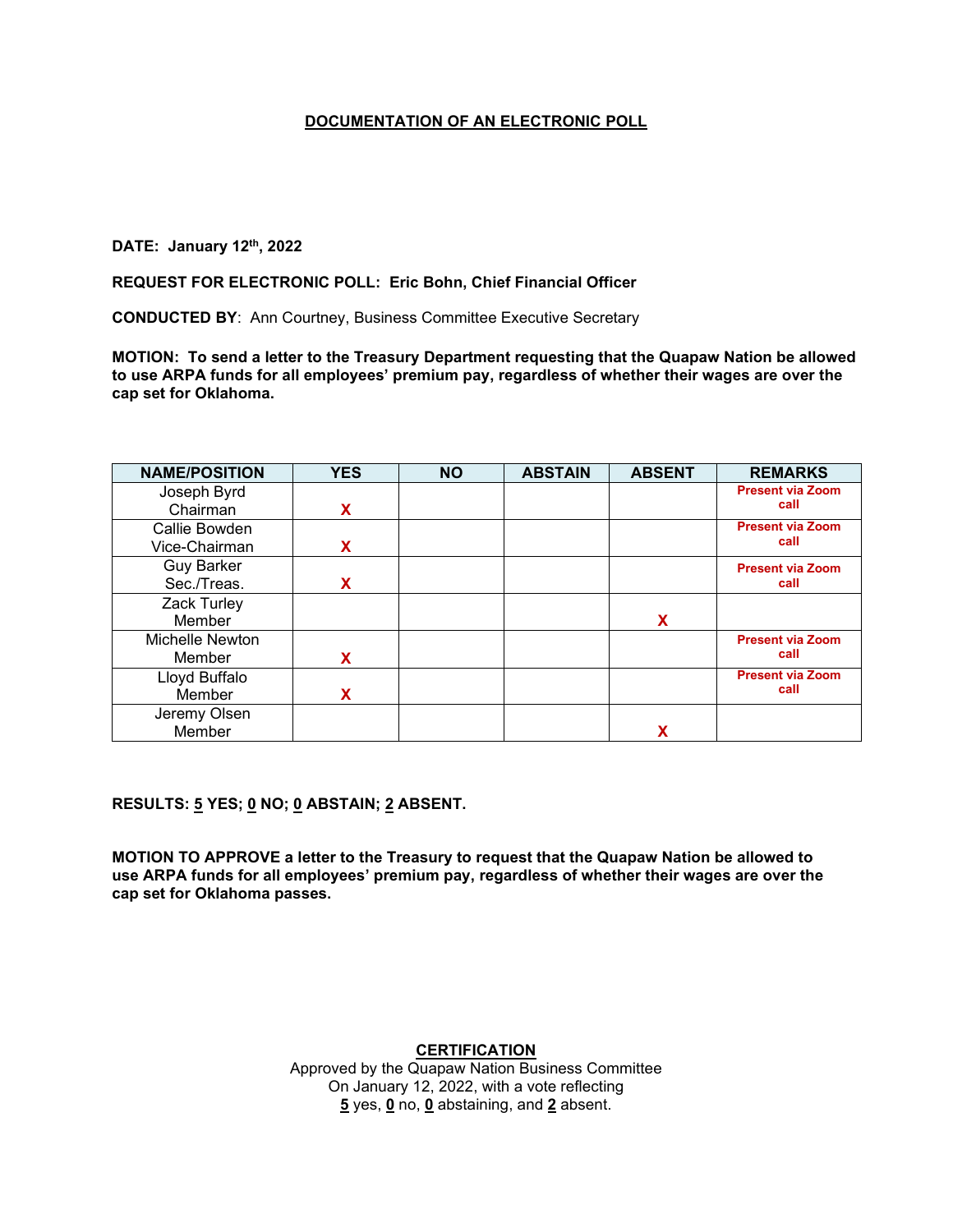**DATE: January 12th, 2022**

#### **REQUEST FOR ELECTRONIC POLL: Guy Barker, Business Committee Secretary-Treasurer**

**CONDUCTED BY**: Ann Courtney, Business Committee Executive Secretary

**MOTION: To approve a resolution requesting a change in verbiage on HR 4715 in regards to the Bear Settlement.**

| <b>NAME/POSITION</b> | <b>YES</b> | <b>NO</b> | <b>ABSTAIN</b> | <b>ABSENT</b> | <b>REMARKS</b>  |
|----------------------|------------|-----------|----------------|---------------|-----------------|
| Joseph Byrd          |            |           |                |               | <b>Email</b>    |
| Chairman             | X          |           |                |               | 1/11/22 8:44 PM |
| Callie Bowden        |            |           |                |               | <b>Email</b>    |
| Vice-Chairman        | X          |           |                |               | 1/12/22 6:40 PM |
| <b>Guy Barker</b>    |            |           |                |               | <b>Email</b>    |
| Sec./Treas.          | X          |           |                |               | 1/11/22 5:29 PM |
| <b>Zack Turley</b>   |            |           |                |               | <b>Email</b>    |
| Member               | X          |           |                |               | 1/12/22 7:45 PM |
| Michelle Newton      |            |           |                |               | <b>Email</b>    |
| Member               | X          |           |                |               | 1/12/22 9:22 AM |
| Lloyd Buffalo        |            |           |                |               | <b>Email</b>    |
| Member               | X          |           |                |               | 1/11/22 7:33 PM |
| Jeremy Olsen         |            |           |                |               | <b>Email</b>    |
| Member               | χ          |           |                |               | 1/11/22 5:48 PM |

**RESULTS: 7 YES; 0 NO; 0 ABSTAIN; 0 ABSENT.** 

**MOTION TO APPROVE a resolution requesting a change in verbiage on HR 4715 in regards to the Bear Settlement passes.**

**CERTIFICATION**

Approved by the Quapaw Nation Business Committee On January 12, 2022, with a vote reflecting **7** yes, **0** no, **0** abstaining, and **0** absent.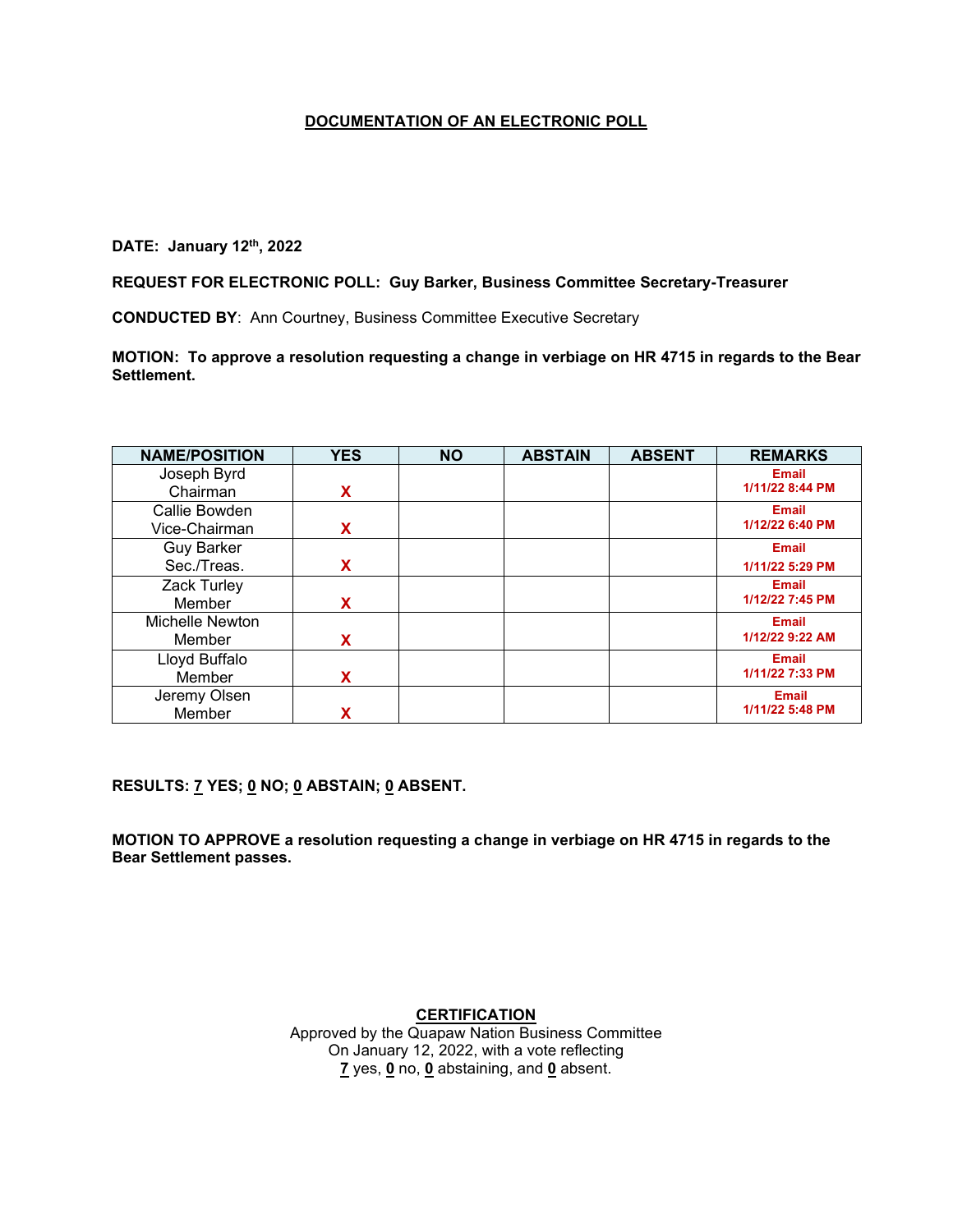# **DATE: January 12th, 2022**

#### **REQUEST FOR ELECTRONIC POLL: Joseph T. Byrd, Business Committee Chairman**

**CONDUCTED BY**: Ann Courtney, Business Committee Executive Secretary

**MOTION: To appoint Charles Addington as Interim Chief Marshal for the Quapaw Nation.**

| <b>NAME/POSITION</b> | <b>YES</b> | <b>NO</b> | <b>ABSTAIN</b> | <b>ABSENT</b> | <b>REMARKS</b>   |
|----------------------|------------|-----------|----------------|---------------|------------------|
| Joseph Byrd          |            |           |                |               |                  |
| Chairman             |            |           | X              |               |                  |
| Callie Bowden        |            |           |                |               | <b>Email</b>     |
| Vice-Chairman        | X          |           |                |               | 1/13/22 5:43 PM  |
| <b>Guy Barker</b>    |            |           |                |               | <b>Email</b>     |
| Sec./Treas.          | X          |           |                |               | 1/12/22 6:29 PM  |
| Zack Turley          |            |           |                |               | <b>Email</b>     |
| Member               | X          |           |                |               | 1/12/22 7:00 PM  |
| Michelle Newton      |            |           |                |               | <b>Email</b>     |
| Member               | X          |           |                |               | 1/12/22 10:01 PM |
| Lloyd Buffalo        |            |           |                |               | <b>Email</b>     |
| Member               | x          |           |                |               | 1/12/22 4:52 PM  |
| Jeremy Olsen         |            |           |                |               | <b>Email</b>     |
| Member               |            |           |                |               | 1/12/22 6:51 PM  |

**RESULTS: 6YES; 0 NO; 1 ABSTAIN; 0 ABSENT.** 

**MOTION TO APPROVE the appointment of Charles Addington as Interim Chief Marshal for the Quapaw Nation.**

**CERTIFICATION**

Approved by the Quapaw Nation Business Committee On January 13, 2022, with a vote reflecting **6** yes, **0** no, **1** abstaining, and **0** absent.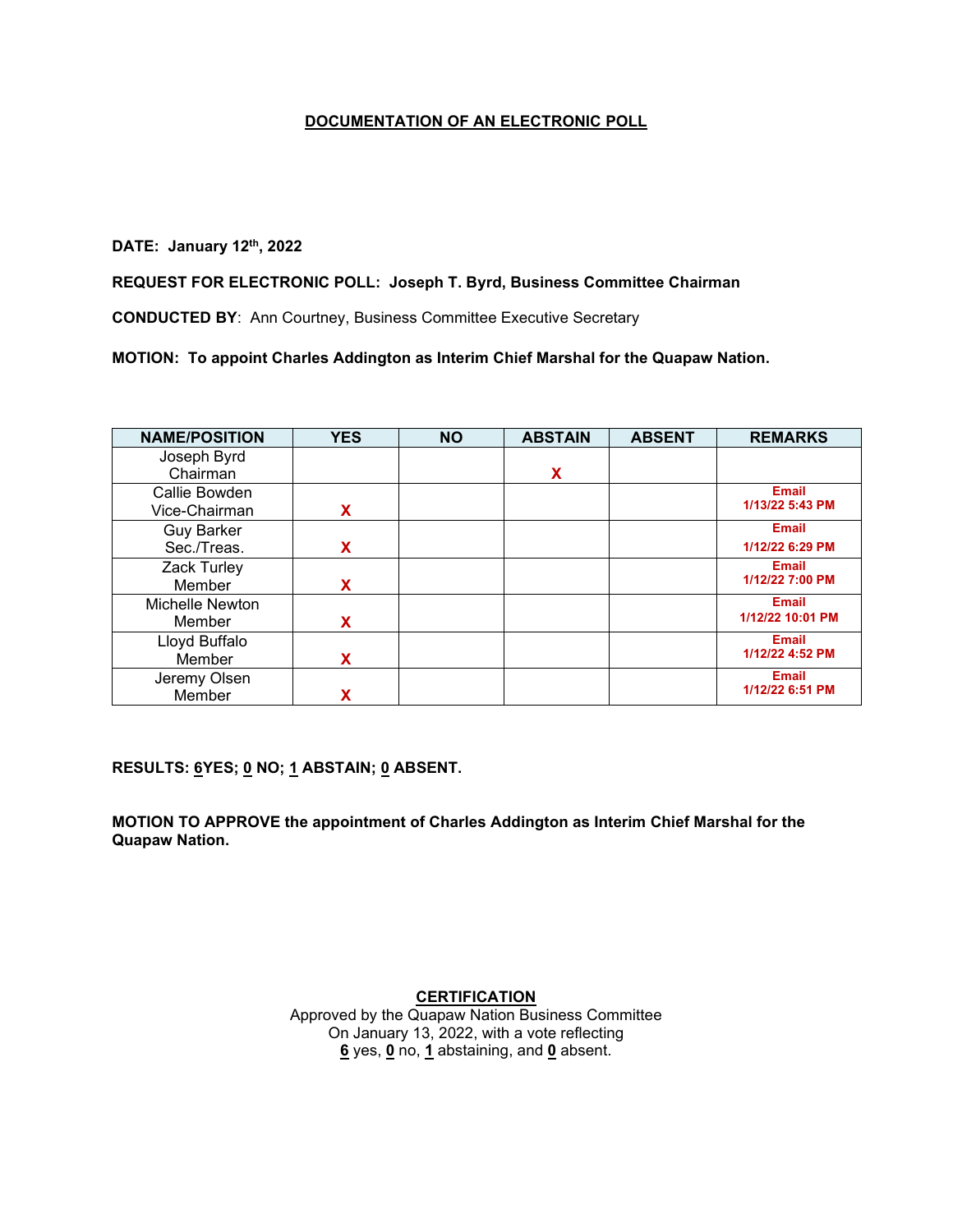## **DATE: January 12th, 2022**

#### **REQUEST FOR ELECTRONIC POLL: Alysa Petry, HR Clerk**

**CONDUCTED BY**: Ann Courtney, Business Committee Executive Secretary

**MOTION: To approve the job descriptions and wage ranges for a Licensed Behavioral Health Professional, a QNGA Senior Auditor, a QNGA Licensing Supervisor, and a Judge.**

| <b>NAME/POSITION</b> | <b>YES</b> | <b>NO</b> | <b>ABSTAIN</b> | <b>ABSENT</b> | <b>REMARKS</b>   |
|----------------------|------------|-----------|----------------|---------------|------------------|
| Joseph Byrd          |            |           |                |               | Email            |
| Chairman             | X          |           |                |               | 1/12/22 4:15 PM  |
| Callie Bowden        |            |           |                |               | <b>Email</b>     |
| Vice-Chairman        | X          |           |                |               | 1/12/22 6:42 PM  |
| <b>Guy Barker</b>    |            |           |                |               | <b>Email</b>     |
| Sec./Treas.          | X          |           |                |               | 1/12/22 4:08 PM  |
| <b>Zack Turley</b>   |            |           |                |               | <b>Email</b>     |
| Member               | x          |           |                |               | 1/12/22 6:55 PM  |
| Michelle Newton      |            |           |                |               | <b>Email</b>     |
| Member               | x          |           |                |               | 1/12/22 10:03 PM |
| Lloyd Buffalo        |            |           |                |               | <b>Email</b>     |
| Member               | x          |           |                |               | 1/12/22 4:25 PM  |
| Jeremy Olsen         |            |           |                |               | <b>Email</b>     |
| Member               | χ          |           |                |               | 1/12/22 7:57 PM  |

**RESULTS: 7 YES; 0 NO; 0 ABSTAIN; 0 ABSENT.** 

**MOTION TO APPROVE the job descriptions and wage ranges for a Licensed Behavioral Health Professional, a QNGA Senior Auditor, a QNGA Licensing Supervisor, and a Judge passes.**

#### **CERTIFICATION**

Approved by the Quapaw Nation Business Committee On January 12, 2022, with a vote reflecting **7** yes, **0** no, **0** abstaining, and **0** absent.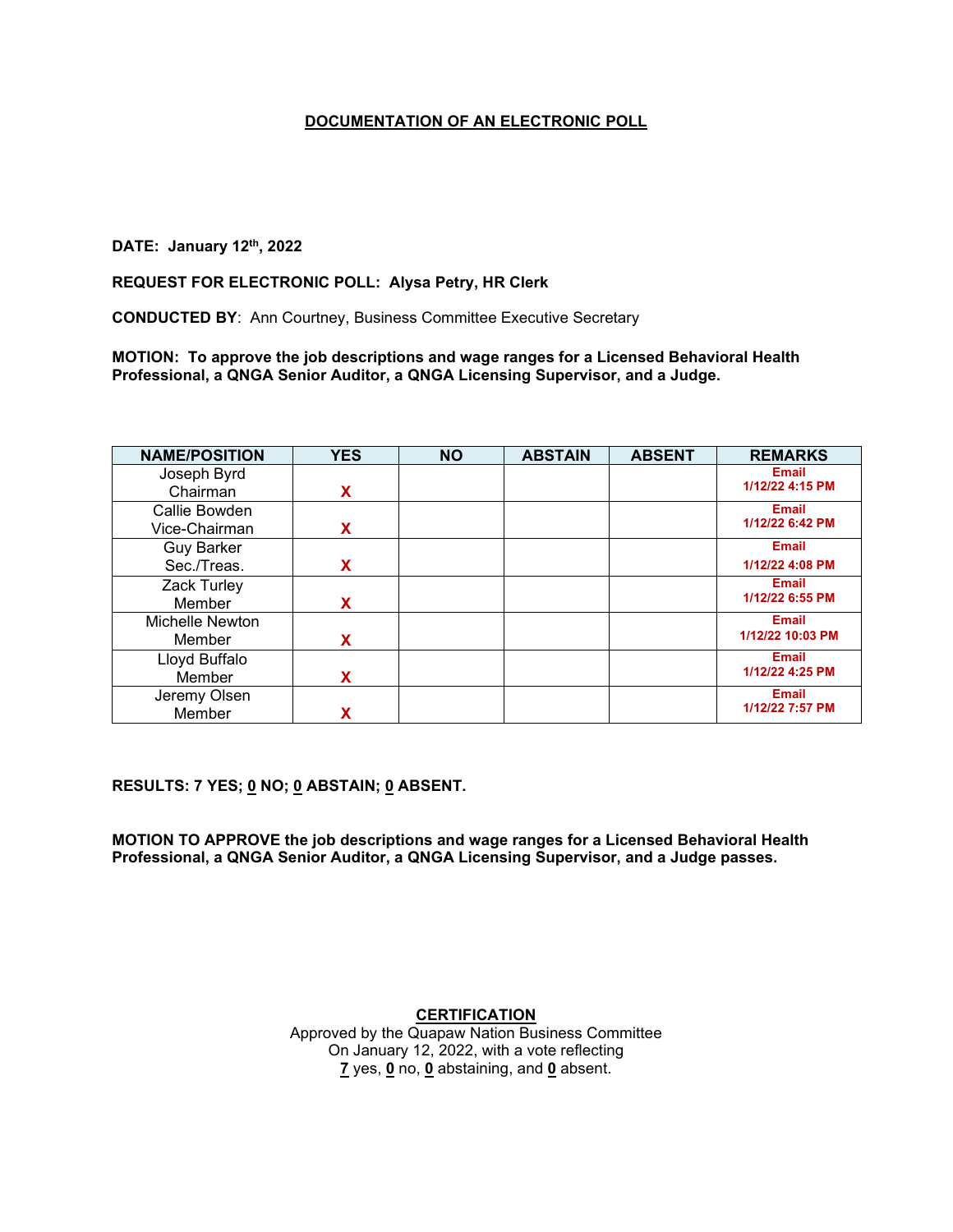# **DATE: January 12th, 2022**

#### **REQUEST FOR ELECTRONIC POLL: Eric Bohn, Quapaw Nation Chief Financial Officer**

**CONDUCTED BY**: Ann Courtney, Business Committee Executive Secretary

**MOTION: To approve a resolution naming the 2022 casino cage signatories.**

| <b>NAME/POSITION</b> | <b>YES</b> | <b>NO</b> | <b>ABSTAIN</b> | <b>ABSENT</b> | <b>REMARKS</b>   |
|----------------------|------------|-----------|----------------|---------------|------------------|
| Joseph Byrd          |            |           |                |               | <b>Email</b>     |
| Chairman             | x          |           |                |               | 1/12/22 6:54 PM  |
| Callie Bowden        |            |           |                |               | <b>Email</b>     |
| Vice-Chairman        | x          |           |                |               | 1/12/22 6:42 PM  |
| <b>Guy Barker</b>    |            |           |                |               | <b>Email</b>     |
| Sec./Treas.          | X          |           |                |               | 1/12/22 11:19 AM |
| Zack Turley          |            |           |                |               | <b>Email</b>     |
| Member               | X          |           |                |               | 1/12/22 6:59 PM  |
| Michelle Newton      |            |           |                |               | <b>Email</b>     |
| Member               | X          |           |                |               | 1/12/22 9:58 PM  |
| Lloyd Buffalo        |            |           |                |               | <b>Email</b>     |
| Member               | x          |           |                |               | 1/12/22 4:36 PM  |
| Jeremy Olsen         |            |           |                |               | <b>Email</b>     |
| Member               |            |           |                |               | 1/12/22 4:38 PM  |

**RESULTS: 7 YES; 0 NO; 0 ABSTAIN; 0 ABSENT.** 

**MOTION TO APPROVE the appointment of Charles Addington as Interim Chief Marshal for the Quapaw Nation.**

**CERTIFICATION**

Approved by the Quapaw Nation Business Committee On January 12, 2022, with a vote reflecting **7** yes, **0** no, **0** abstaining, and **0** absent.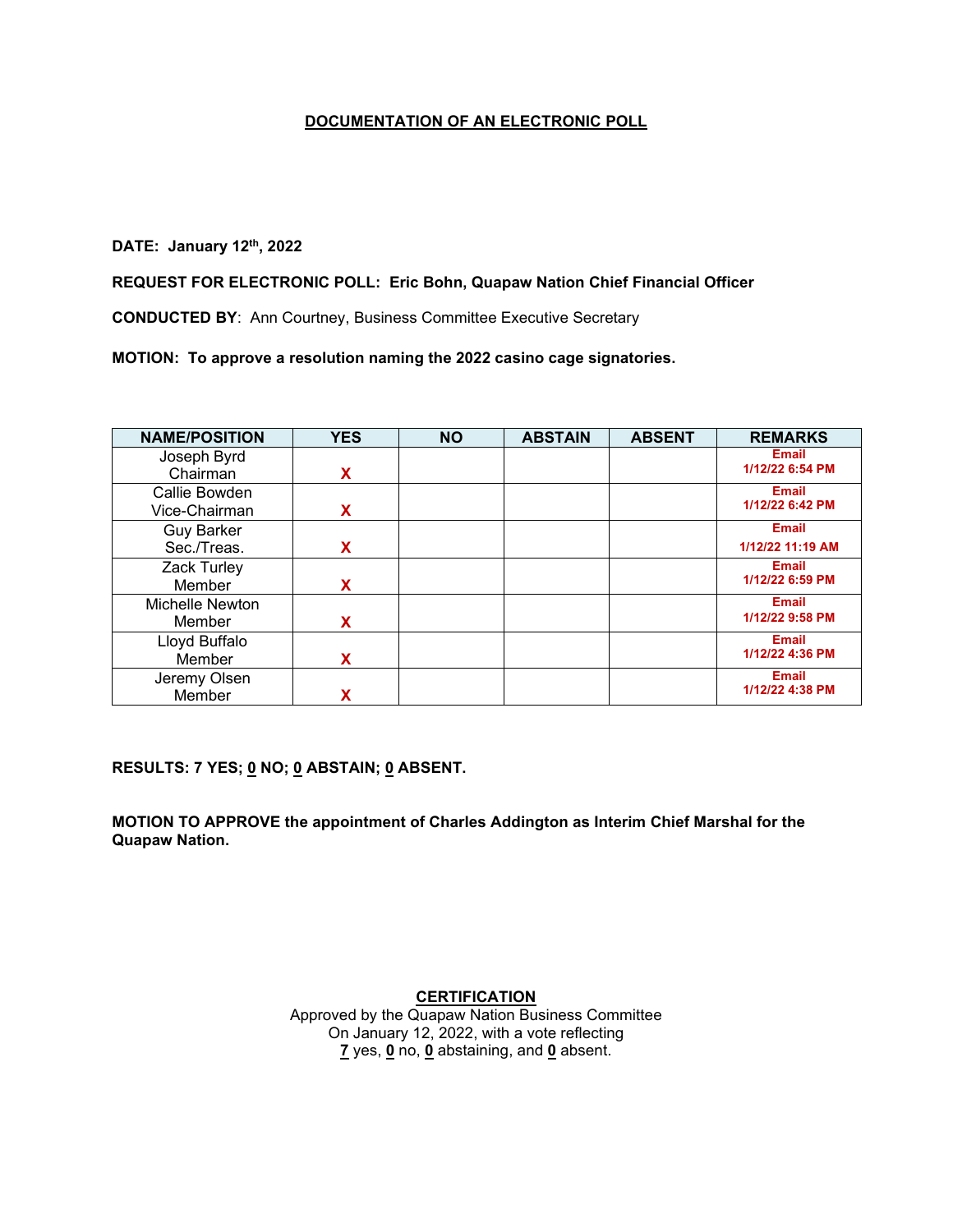#### **DATE: January 18, 2022**

## **REQUEST FOR ELECTRONIC POLL: Trenton Stand, Director of Realty Services**

**CONDUCTED BY**: Ann Courtney, Business Committee Executive Secretary

**MOTION: To purchase the Bob Garner property for a single payment of \$500,000.**

| <b>NAME/POSITION</b> | <b>YES</b> | <b>NO</b> | <b>ABSTAIN</b> | <b>ABSENT</b> | <b>REMARKS</b>   |
|----------------------|------------|-----------|----------------|---------------|------------------|
| Joseph Byrd          |            |           |                |               | <b>Email</b>     |
| Chairman             | X          |           |                |               | 1/19/22 11:23 AM |
| Callie Bowden        |            |           |                |               | <b>Email</b>     |
| Vice-Chairman        | x          |           |                |               | 1/19/22 9:00 PM  |
| <b>Guy Barker</b>    |            |           |                |               | <b>Email</b>     |
| Sec./Treas.          |            |           | χ              |               | 1/20/22 10:23 AM |
| Zack Turley          |            |           |                |               | <b>Email</b>     |
| Member               | X          |           |                |               | 1/20/22 10:27 AM |
| Michelle Newton      |            |           |                |               | <b>Email</b>     |
| Member               | X          |           |                |               | 1/19/22 8:32 PM  |
| Lloyd Buffalo        |            |           |                |               | <b>Email</b>     |
| Member               | x          |           |                |               | 1/19/22 12:00 PM |
| Jeremy Olsen         |            |           |                |               | <b>Email</b>     |
| Member               |            |           |                |               | 1/19/22 11:58 AM |

**RESULTS: 6 YES; 0 NO; 1 ABSTAIN; 0 ABSENT.** 

**MOTION TO APPROVE the purchase of the Bob Garner property passes.**

## **CERTIFICATION**

Approved by the Quapaw Nation Business Committee On January 20, 2022, with a vote reflecting **6** yes, **0** no, **1** abstaining, and **0** absent.